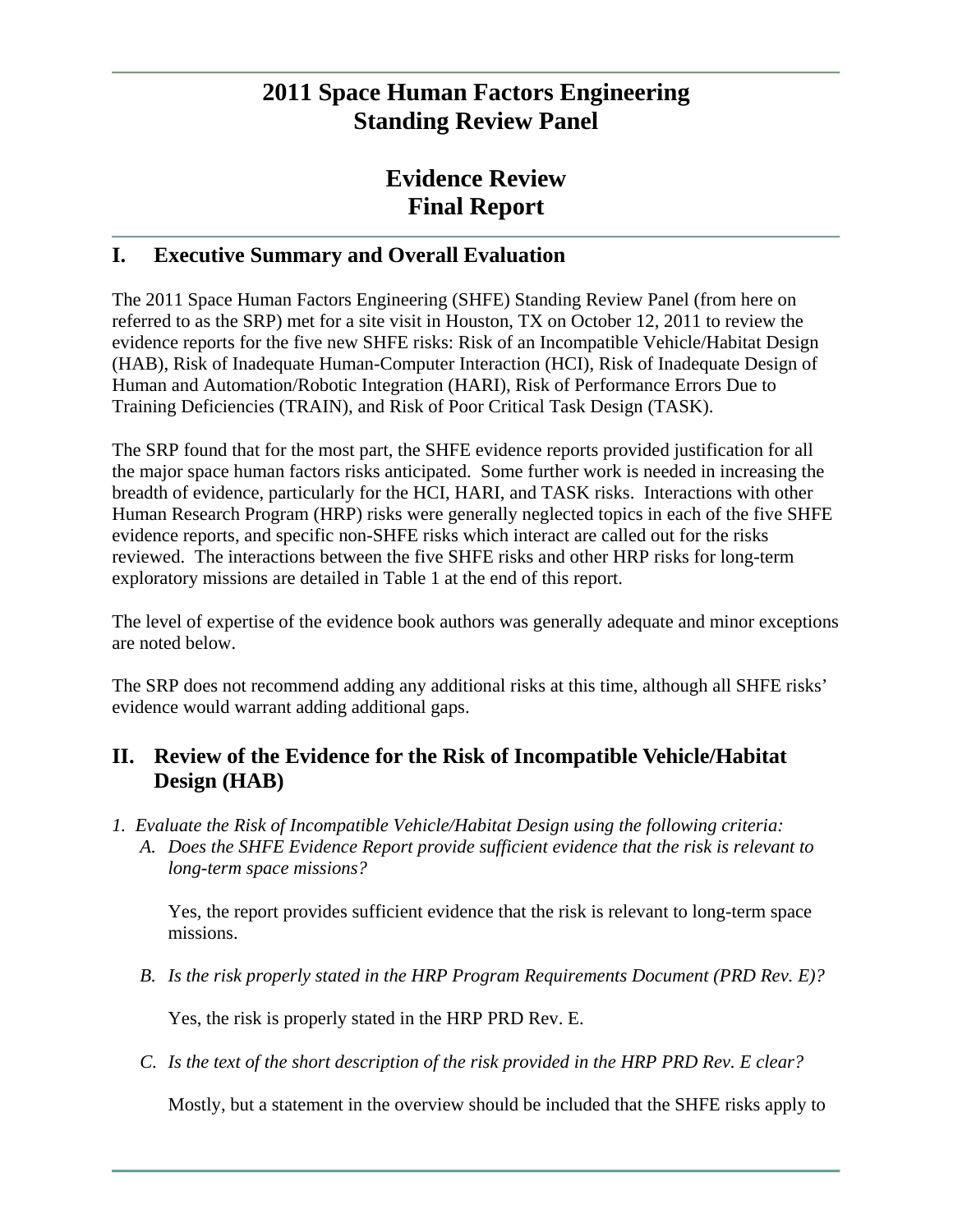habitats that may include the launch vehicle, a pressurized suit, or other occupied space (station, non-Earth outpost, re-entry capsule, etc.). Pressurized suit issues are presented in the HAB Evidence Report, but are not uniformly addressed in the subsequent gap analyses. Sometimes a suited crewmember is the subject of the SHFE gaps and sometimes not. For example, gap HAB-01 does not explicitly cite suited crew for acoustic analyses, gap HAB-02 does not cite extravehicular activity (EVA) or suited missions explicitly, gap HAB-03 does not address the suited crewmember (unless we infer "vehicle" can be identified as a pressurized suit), gap HAB-04 does not explicitly address suited HF models, spinal elongation for spacesuit design is explicit in gap HAB-05, and gap HAB-06 is not explicit on suited vs. unsuited issues.

#### *D. Does the evidence make the case for the knowledge gaps presented?*

There is some lack of explicit evidence for risk factors (or their frequency or severity) involving workload and specific habitation layouts. For example, what tasks had to be aborted due to inadequate strength or access? Were there situations where crews were too exhausted to complete tasks (safely)? Were there medically significant crew trauma issues caused by inadequate habitat design? The situations may not be reported publicly, but we should have indirect evidence that such problems have occurred and thereby individual and team workspace interactions and workloads are indeed significant longduration mission risks. The main cases cited are bruises and chafing due to pressurized suit activities, but very implicitly; one imagines there are more severe cases for this to be such a major risk class.

*E. Are there any additional gaps in knowledge that should be considered for this specific risk?* 

Yes. The SRP does not have an explicit list of tasks expected of crew on long-duration flights. There is little or no discussion of the state of the art in modeling and simulation of habitat designs or the processes by which a robust design is determined. The gaps include knowledge of the physical interior space layout (relative to tasks) and personal/and privacy requirements for crew. Evidence is also missing on how the crew actually navigates about the vehicle and uses hand/foot holds and restraints for task accomplishment, when and how they experience awkward task postures and manage the consequences. Such information would be useful in the design and evaluation of habitat configurations.

### *F. Does the SHFE Evidence Report address relevant interactions between this risk and others in the HRP PRD Rev. E/IRP Rev. C (Integrated Research Plan, Rev. C)?*

Some but not all: gap HAB-01 through gap HAB-06 does not integrate with each other, especially the Digital Human Model gap HAB-04. Interactions within teams working in a shared space are not connected to the Behavioral Health and Performance gaps. The habitat influences and interacts with every physical aspect of space operations: work, exercise, nutrition, sleep, and team proximity.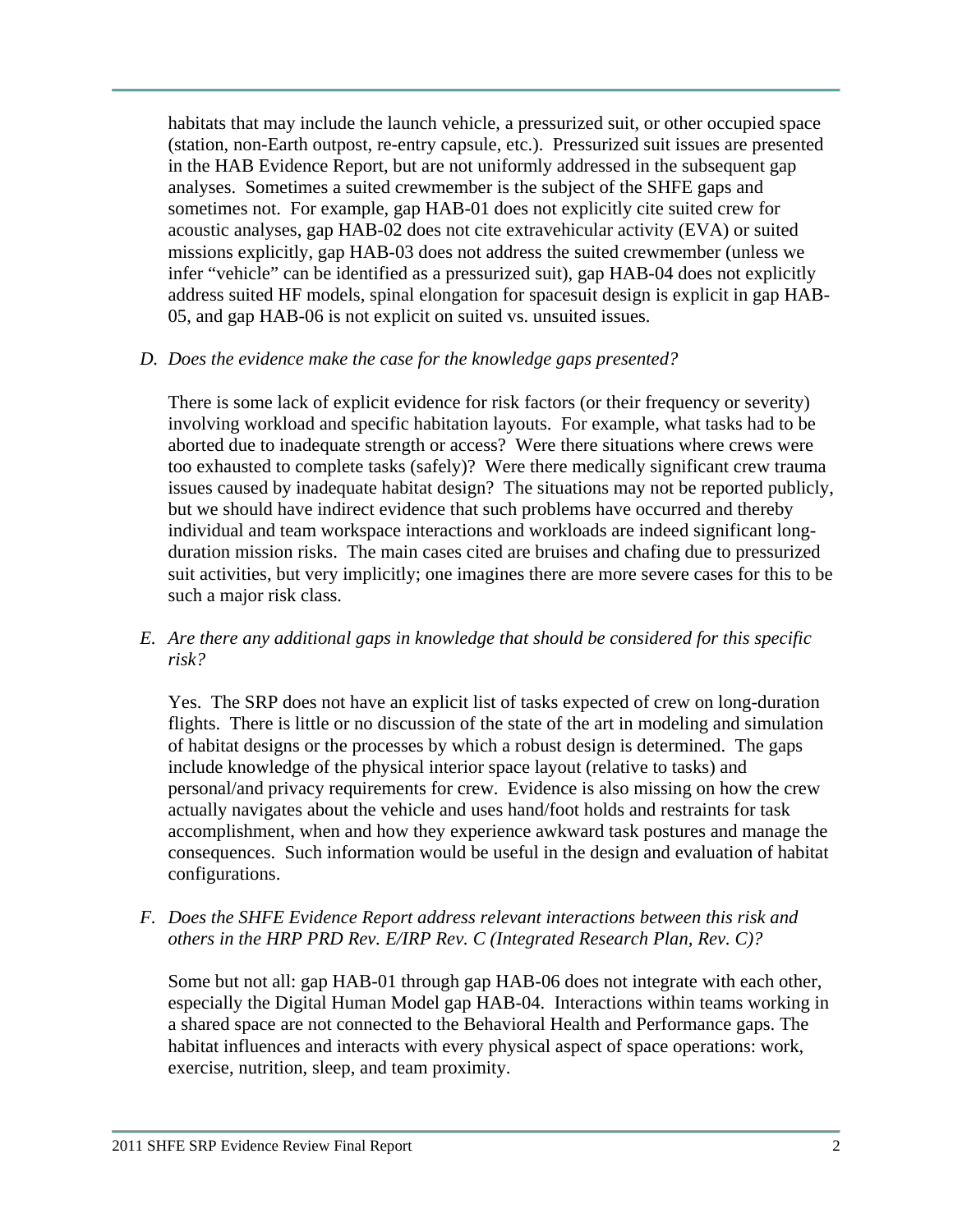*G. Is the expertise of the author(s) sufficient for the given risk?* 

Most of the expertise is sufficient, but not entirely. The discussions of modeling and simulation are almost non-existent. There is no discussion of the current habitation design process that might be useful for exposing gaps in knowledge or process.

*H. Is there information from other disciplines that need to be included in the SHFE Evidence Report?* 

Yes, such as, injury prediction methodologies, interior design principles, environmental psychology. For example, is there evidence for repetitive strain injuries other than during EVA suit use?

*I. Is the breadth of the cited literature sufficient?* 

The literature cited is limited, often due to the proprietary and private nature of crew anecdotal data. Applicable citations to human modeling and simulation, acoustic modeling and simulation, and current habitat design principles and processes are lacking.

*J. What is the overall quality and readability?* 

The overall quality and readability of the report is good, though a bit uneven. A few concepts should be better explained, such as the how the EVA spacesuit gets "positioned" and the usage of the cupola.

*2. Provide comments on any important issues that are not covered in #1.* 

In general, the SRP thinks that the evidence is presented via anecdotal inference that a risk is posed by the existence of documented human factors issues. The document lacks any standing as a compendium of knowledge about habitat design for space operations.

There is evidence that stowage is a major problem and hence a HF risk, yet there is no gap that addresses mitigation or management of stowage and waste. Methods to mitigate this risk through conventional technologies ought to be discussed, e.g., via radio frequency identification (RFID) tags, image tags, or camera smart phones to track stored objects.

Is there any evidence that certain fit and task problems may be addressed by reducing the range of allowable crew anthropometry? Or that this is even possible?

# **III. Review of the Evidence for the Risk of Inadequate Human-Computer Interaction (HCI)**

*1. Evaluate the Risk of Inadequate Human-Computer Interaction using the following criteria: A. Does the SHFE Evidence Report provide sufficient evidence that the risk is relevant to long-term space missions?*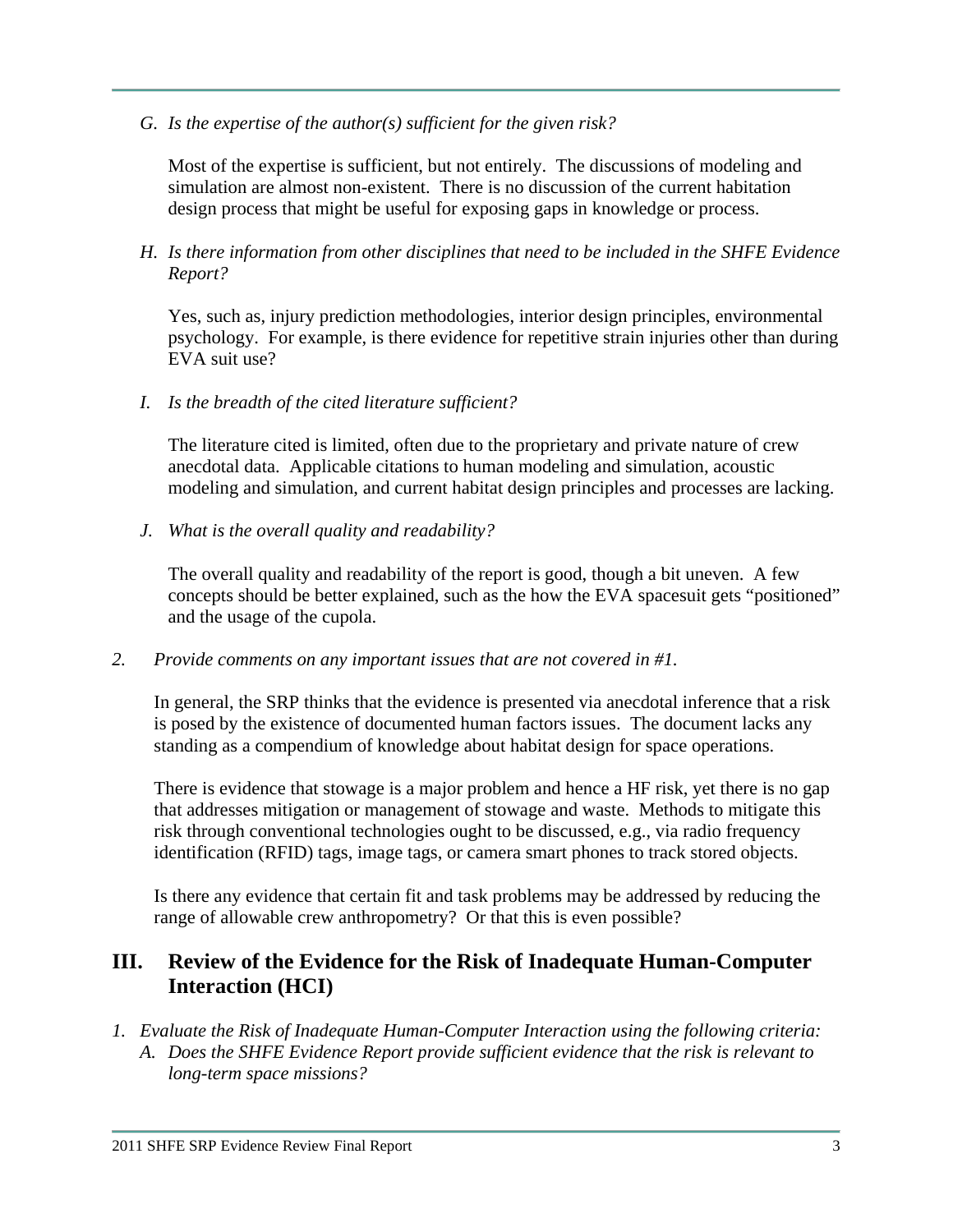Overall, yes there was sufficient evidence that the risk is relevant in long-term space missions. The evidence is convincing that expanded dependence on conventional HCI for information on long missions will jeopardize them with errors, unpredictable performance on tasks and crew fatigue. There is ample evidence that information deficits have contributed to serious accidents via unusable displays, unavailable information, misallocated attention or cognitive overload, and misperception or misinterpretation. Conventional levels of HCI usability and efficiency, that are acceptable for office work, were never intended for mission-critical/safety-critical domains. Better application of rigorous standards and some new tools are needed to avoid design-induced errors, unpredictable overhead, manual compensation for unmet information requirements, uncontrolled task times to control computer-based information resources, and excessive training.

*B. Is the risk properly stated in the HRP Program Requirements Document (PRD Rev. E)?* 

Yes, the risk is properly stated in the HRP PRD Rev. E.

*C. Is the text of the short description of the risk provided in the HRP PRD Rev. E clear?* 

No, the description needs clarification. The SRP explains why in comment #2 below.

*D. Does the evidence make the case for the knowledge gaps presented?* 

Overall, the evidence does make a case for the knowledge gaps presented. Additional evidence for misperception and misunderstanding of information is available in Jones & Endsley (1996), who found that 20% of situation awareness (SA) errors in aviation fall into the HCI category. (Jones, D. G., & Endsley, M. R. (1996). Sources of situation awareness errors in aviation. *Aviation, Space and Environmental Medicine, 67*(6), 507- 512.)

The SRP has some additional comments in #2 below.

*E. Are there any additional gaps in knowledge that should be considered for this specific risk?* 

Yes, and the SRP addresses these in Comment #2 below. In summary, these include:

- Task overhead from computer use
- Function allocation between humans and computers
- Situation awareness on an individual and team basis
- *F. Does the SHFE Evidence Report address relevant interactions between this risk and others in the HRP PRD Rev. E /IRP (Integrated Research Plan, Rev. C)?*

No, the report does not address relevant interactions between this risk and others in the HRP PRD Rev. E /IRP Rev. C. Risk interactions should include: 1) how the design of tasks is constrained by the information architecture and user interface of available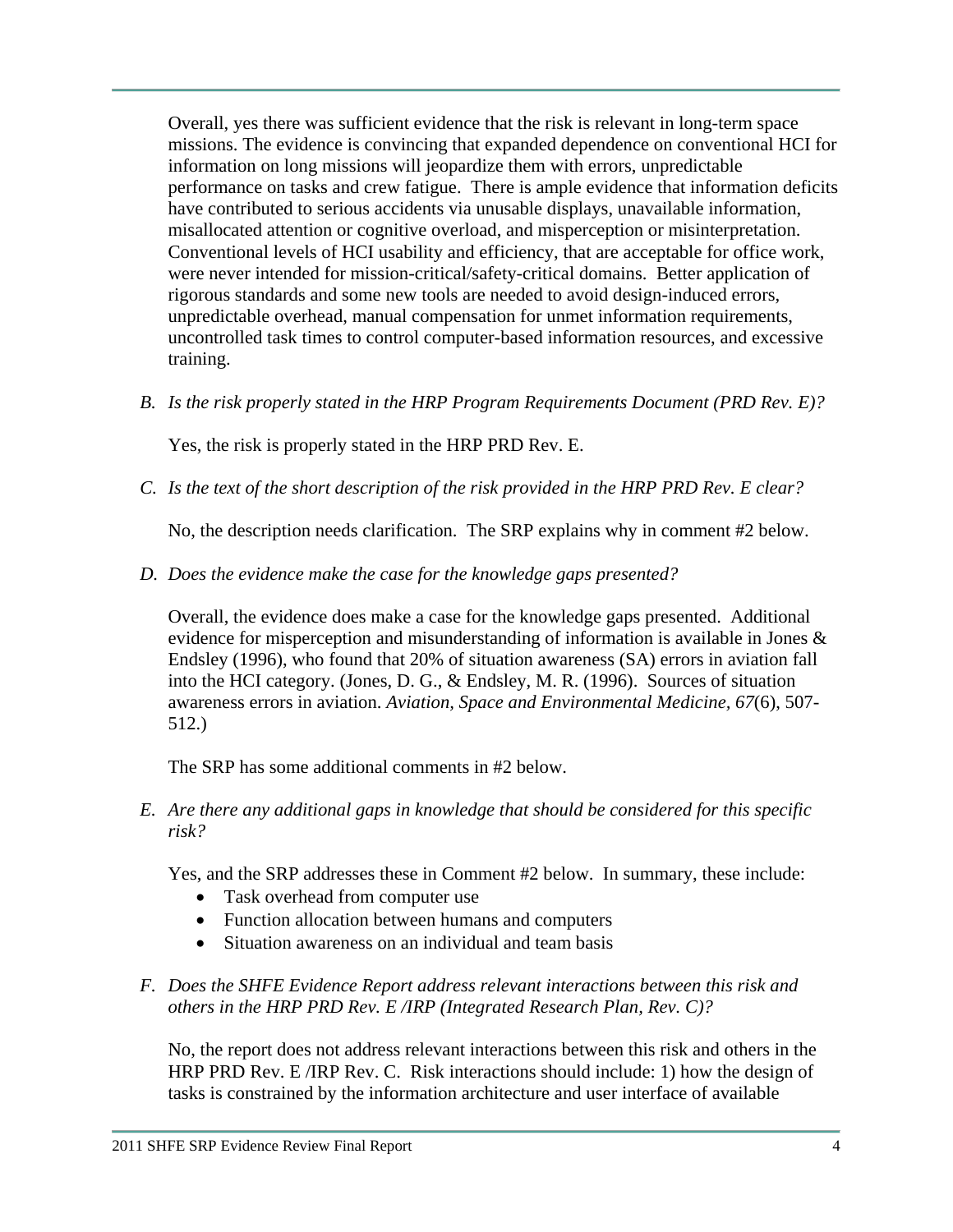information resources (TASK); 2) how HCI Training is constrained by the complexity of HCI design;

3) how the design of HCI is similar to but distinct from HARI. If the understanding is not clear during design, the confusion will likely propagate to space operations.

### *G. Is the expertise of the author(s) sufficient for the given risk?*

The expertise is mixed, and not sufficient overall. More expertise in system design, evaluation and building HCI into the procurement process is needed. The HCI Evidence Report does not show expertise on the roles of information architecture, familiarity with key relevant aerospace accidents (KAL 007 below), or the Representation Effect (J. Zhang & D.A. Norman, Representations in distributed cognitive tasks. *Cogn Sci*, 18 (1994), pp. 87–122; J. Zhang, The nature of external representations in problem solving. *Cogn Sci*, 21 (1997), pp. 179–217).

### *H. Is there information from other disciplines that need to be included in the SHFE Evidence Report?*

Yes, there are relevant concepts of efficiency and overhead in industrial engineering, the concept of information granularity in artificial intelligence (AI), the concept of the inherent complexity of a task from health informatics, the difference between information architecture and information presentation from software engineering.

### *I. Is the breadth of the cited literature sufficient?*

No, some important literature is omitted, such as Paul Fitts' evidence on design-induced error (Fitts, P. M. & Jones, R. E. (1947) Analysis of Factors Contributing to 460 "Pilot-Error" Experiences in Operating Aircraft Controls. Memorandum Report TSEAA-694- 12. Aero Medical Laboratory. Air Material Command. Wright-Patterson Air Force Base, Dayton, Ohio, July 1, 1947) and the investigation of KAL007 in which the autopilot strayed into Soviet airspace twice and was shot down in 1983 killing all 269 onboard (Degani, Asaf (18 September 2001). "Korean Air Lines Flight 007: Lessons From the Past and Insights for the Future". NASA Ames Research Center: NASA).

*J. What is the overall quality and readability?* 

The overall quality and readability of the report is good, though a bit uneven.

### *2. Provide comments on any important issues that are not covered in #1.*

The Department of Defense Human Factors Analysis and Classification System (DoD HFACS) taxonomy that was adapted resulted in considerable overlap in the content of the contributing factors, which suggests arbitrary categorization and undermines its credibility. Also, the eight contributing factors do not flow into an understanding for disposition for HCI very well in many places. A better framework for HCI based on a high-level task analysis is needed to map the risks. This framework should also account for what is common to HCI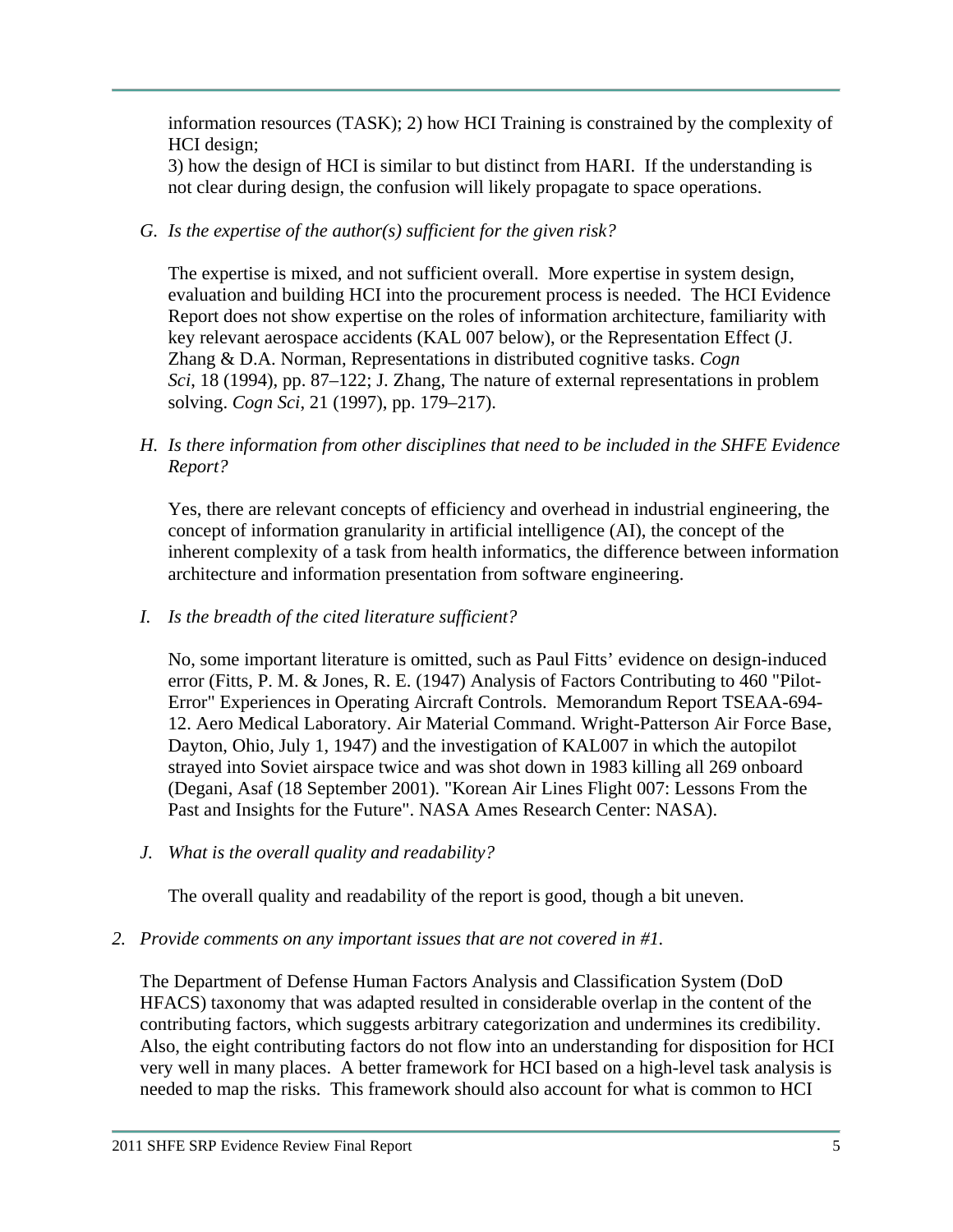and to HARI, and what is distinct to HCI. If uncorrected, the current confusion will likely propagate through systems' designs and surface to disrupt user tasks during space missions.

The introductory sections for the HCI Evidence Report (Risk Overview and Evidence) are somewhat vague and tautological. If there are humans in the loop, and their procedures require information, then that information can be considered a required resource. If a task is attempted without all its needed resources, then its correct performance is at risk. Although information is not technically a resource (because it is not finite to use), information plays a similar role in task performance. All of the contributing factors should be understood in this information work ecology: as factors that jeopardize the human operator's ability to work with the needed information at the right time in the needed situation.

Two factors that seem distinct to using computers that are not treated adequately anywhere in the HCI Evidence Report are uncontrolled overhead from computer use, and function allocation between human and computer.

HCI can accidentally reduce efficiency and undermine the added value of computer functionality by imposing unplanned overhead tasks on the user. Overhead tasks are required only because of the way the software works and are not intrinsic to the nature of the work. For example, if the information architecture does not organize information in a manner that matches a task's information needs, then the user must either perform the overhead task of reorganizing the information, or risk task performance errors. Overhead may also be imposed on users when: the presentation format does not match the correct cognitive strategy for the task; information from diverse resources must be integrated manually; or controlling functionality requires excessive attention. When overhead is imposed in this manner it is difficult to detect and measure (without additional user overhead tasks) and is thus uncontrolled. Uncontrolled overhead is more than just extra work for users; it can disrupt their understanding of the true nature and goal of their tasks. In this view, usability is some inverse function of HCI overhead, and good design should try to identify and eliminate the latter (Zhang, J., & Butler, K. (2007) UFuRT: A work-centered framework and process for design and evaluation of information systems. *Proceedings of HCI International 2007*; Zhang et al., *(2011) J Biomedical Informatics*).

Function allocation is fundamental to HCI design but is often dealt with by automating everything that time and budget will allow, then leaving the rest for the users. This "leftovers" approach to function allocation can impose disjoint tasks on the user that are incoherent or result in awkward workflows. Conversely, synchronizing information flow with workflow is a key aspect of usability. The Introduction of the HCI Evidence Report explains the importance of information architecture, which is the appropriate component to manage information flow, but never refers to it in the body of the evidence report.

The evidence report discusses numerous problems and shortcomings in situation awareness, but this is not addressed in the gaps. Gaps should be added to include tools, methods, and metrics to support appropriate allocation of attention to critical information and support for multi-tasking, for individuals and teams in space.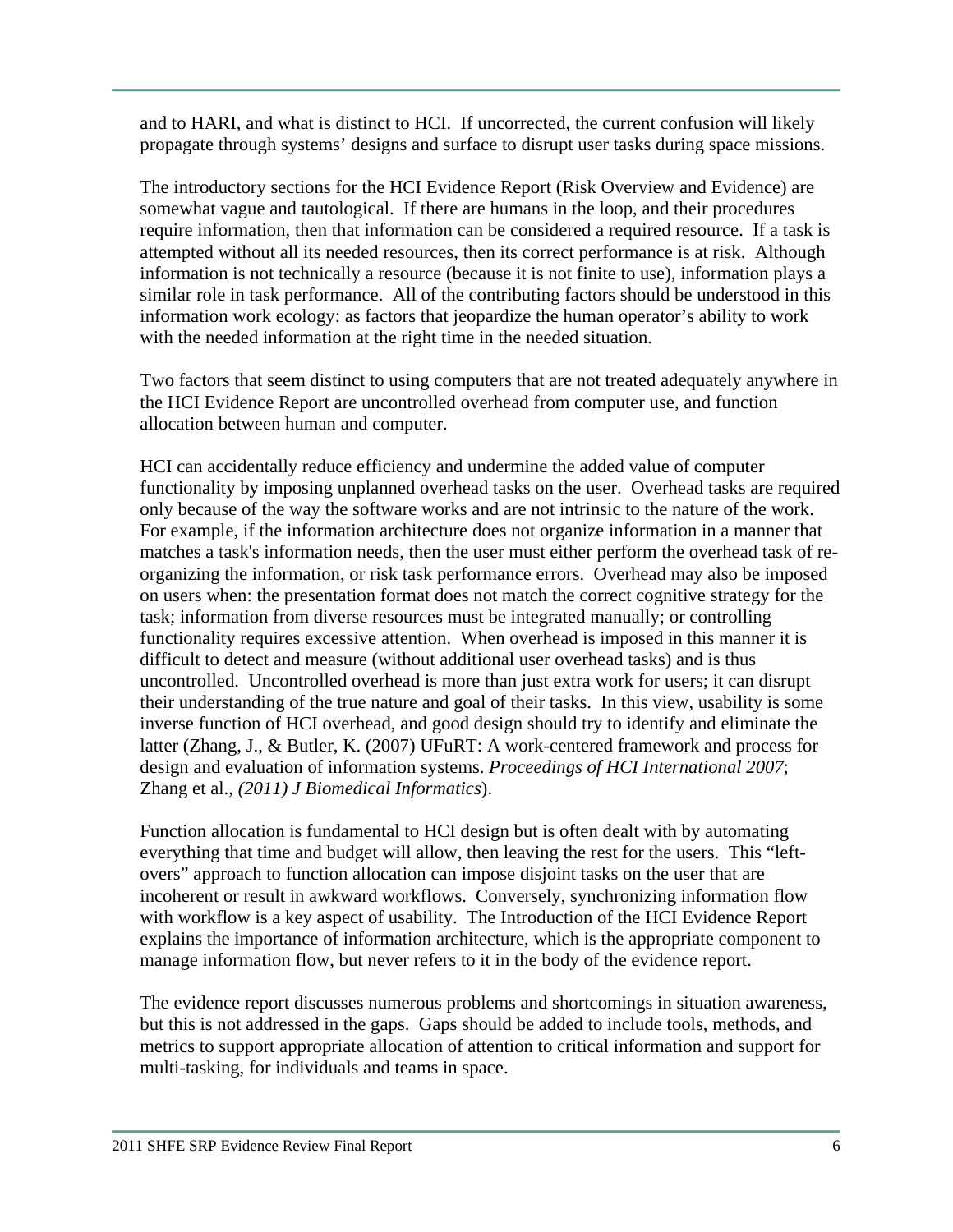The section on Modeling and Simulation is too brief to be very informative. It seems more about a solution approach, not a gap, so it seems out of place in the evidence report.

### **IV. Review of the Evidence for the Risk of Inadequate Design of Human and Automation/Robotic Integration (HARI)**

- *1. Evaluate the Risk of Inadequate Design of Human and Automation/Robotic Integration using the following criteria:* 
	- *A. Does the SHFE Evidence Report provide sufficient evidence that the risk is relevant to long-term space missions?*

Yes, both research studies and incidents are used. The trust in automation is probably the weakest section and should probably be expanded.

*B. Is the risk properly stated in the HRP Program Requirements Document (PRD Rev. E)?* 

Yes, the risk is properly stated in the HRP PRD Rev. E.

*C. Is the text of the short description of the risk provided in the HRP PRD Rev. E clear?* 

It should be more specific. A suggested wording: "The risk that systems will not be designed to support appropriate dynamic allocation of tasks and appropriate interactions between humans and automation/robotics maintaining the necessary situation awareness for successful mission completion." It should also be made clear how automation addressed in HARI is different from the normal HCI.

*D. Does the evidence make the case for the knowledge gaps presented?* 

Yes, but there should be a clear definition of what NASA means when it uses the term "automation" as there are many different ways this could be interpreted. Also, it is necessary to clearly state what HCI and HARI have in common and what differences exist, as many of the gaps in knowledge in HCI apply to HARI as well, while this section specifies the risks that are specific to HARI.

*E. Are there any additional gaps in knowledge that should be considered for this specific risk?* 

Yes. There are a number of gaps that need to be mitigated to ensure that the human – automation/robotics integration is robust enough to support long-term space missions. Given that this field is rapidly developing and that this risk is the newest in the SHFE portfolio, it is not surprising that the new potential for use of robotics and automation has more knowledge gaps that must be investigated to ensure the safe and effective use of these technologies in space exploration. The list below has been divided into two sections. The first lists knowledge gaps mentioned to some degree in the HARI Evidence Report that were not incorporated into tasks in the IRP Rev. C. The second are knowledge gaps that were not mentioned in the HARI Evidence report.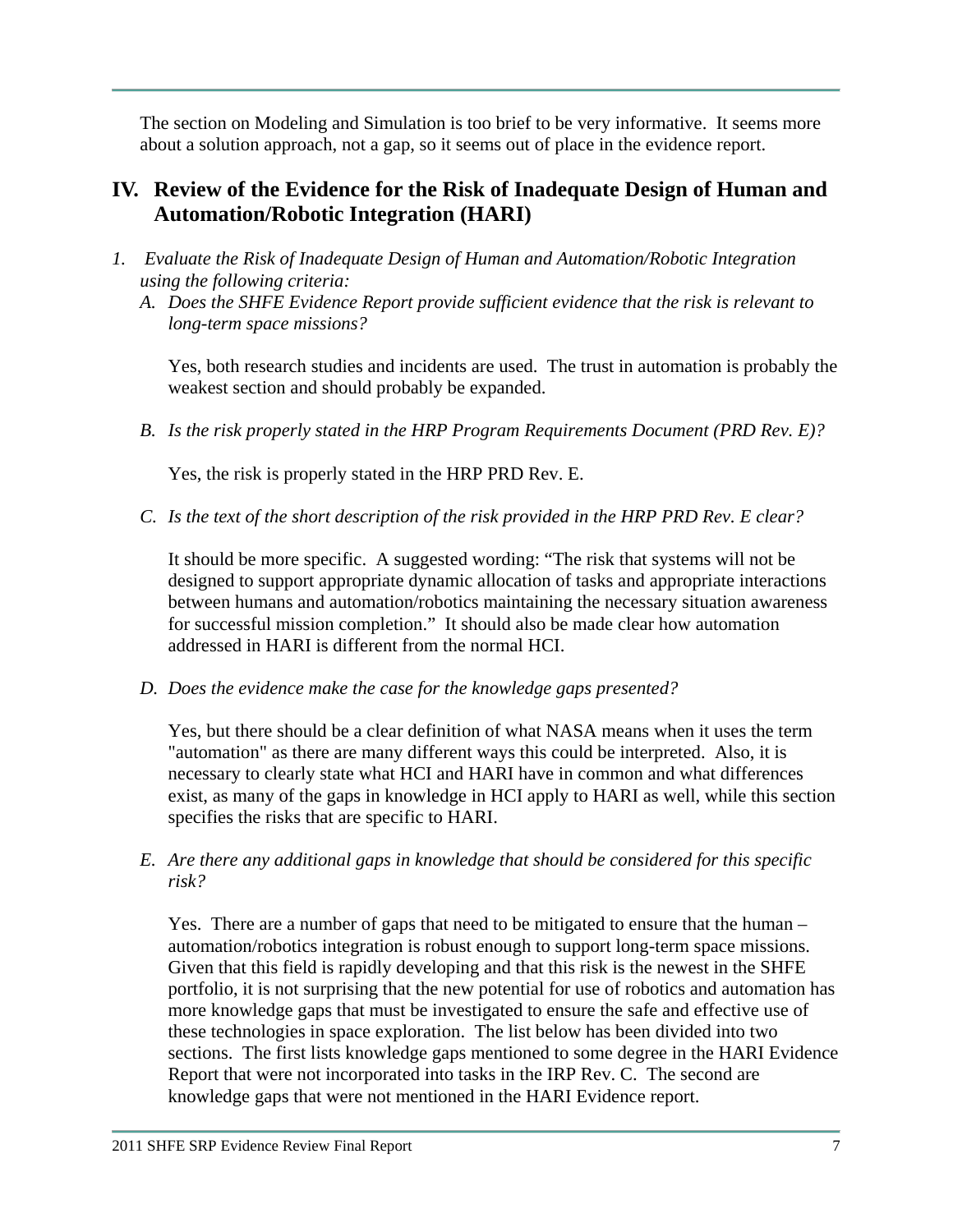Knowledge gaps mentioned at least partially in the HARI Evidence Report:

- 1. Common standards for displays and controls for human robot interaction, including the necessary information for humans to maintain tasks and robot SA.
- 2. Tools for evaluating HARI designs in a wide variety of tasks/conditions associated with space operations. Conditions to be addressed need to include normal operations, automation failures and unforeseen conditions, transition support between different levels of automation, levels of situation awareness and workload provided by the designs, suitability of resulting tasks for human performance, and human performance with automation at differing levels of reliability.
- 3. Guidelines for supporting human understanding of complex systems created by automation and robotic systems.
- 4. Identification of methods to support development of accurate mental models of automation and decision support tools.
- 5. Methods to eliminate modes from interaction designs.

Missing knowledge gaps:

- 1. Adaptive automation appropriate for space exploration.
- 2. Operating policies for teams of humans and robots.
- 3. Guidelines for HARI design for space operations.
- 4. Identification of methods for compensating for loss of SA associated with out-of the loop syndrome from automation.
- 5. Identification of methods for appropriately calibrating trust in automation and decision support tools based on an understanding of the data used by the automation and decision support tools and the reliability of that data.
- 6. Identification of operational tasks/conditions most suited to automation and appropriate levels of automation or support for those tasks.
- 7. Methods to support human understanding of automation level transitions and decisions on when to transition to manual/automated support.
- 8. Identification of types of robot-to-robot interaction and the necessary situation awareness for humans and robots.
- 9. Method for eliminating mode errors and supporting automation transparency.
- 10. Methods for the design of decision support systems to reduce known performance problems (e.g., over-reliance on advice when wrong).
- *F. Does the SHFE Evidence Report address relevant interactions between this risk and others in the HRP PRD Rev. E /IRP (Integrated Research Plan, Rev. C)?*

No, the report does not address relevant interactions between this risk and others in the HRP PRD Rev. E /IRP Rev. C. The display issues and control issues in HCI are also relevant to HARI. Displays for HCI and displays for HARI also need to be consistent. In addition, some HAB issues are relevant. In particular, it will be necessary to identify where in the habitat the operators will work when performing teleoperations. They will need to be able to use any specific device for teleoperation while stabilizing themselves, and will possibly need to be able to monitor a display for situation awareness of task progress. Training and education of the capabilities of automation and robots, including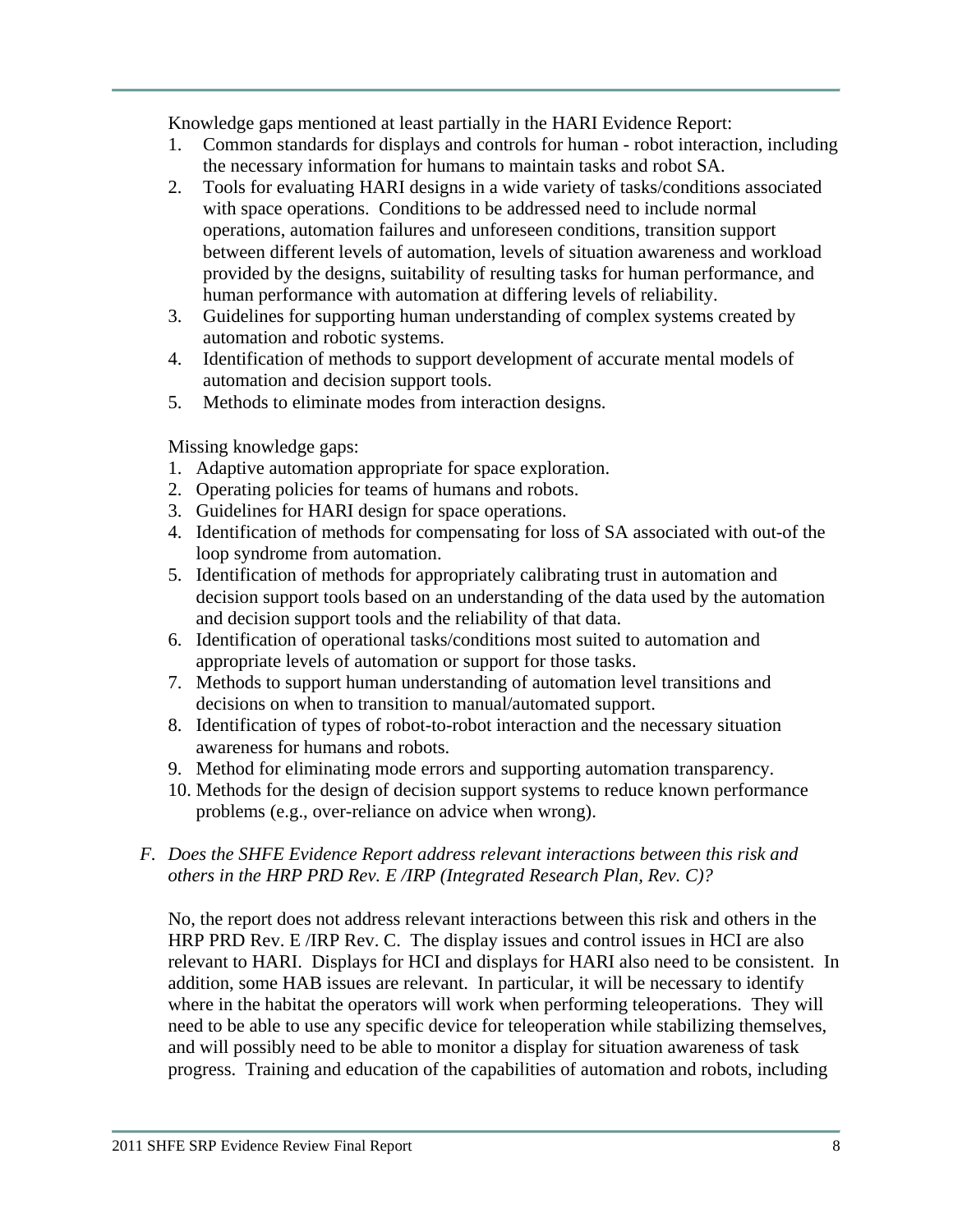repair of robots and retention of teleoperation proficiency will be necessary. Other risks that are relevant include:

- Risk of Performance Decrements Due to Inadequate Cooperation, Coordination, Communication, and Psychosocial Adaptation within a Team (TEAM),
- Risk of Compromised EVA Performance and Crew Health Due to Inadequate EVA Suit Systems (EVA),
- Risk of Performance Errors Due to Fatigue Resulting from Sleep Loss, Circadian Desynchronization, Extended Wakefulness, and Work Overload (SLEEP),
- Risk of Adverse Behavioral Conditions and Psychiatric Disorders (BMED), the Risk of Microgravity-Induced Visual Impairment/Intracranial Pressure (VIIP),
- Risk of Impaired Control of Spacecraft, Associated Systems and Immediate Vehicle Egress Due to Vestibular/Sensorimotor Alterations Associated with Space Flight (SENSORIMOTOR),
- Risk of Adverse Health Effects of Exposure to Dust and Volatiles During Exploration of Celestial Bodies (DUST),
- TRAIN, and
- TASK.

### *G. Is the expertise of the author(s) sufficient for the given risk?*

Yes, the expertise is sufficient. One of the authors did her dissertation on telerobotics and worked on Robonaut. Another author worked on automation design at NASA.

*H. Is there information from other disciplines that need to be included in the SHFE Evidence Report?* 

Perception and cognitive psychology are needed for perspective-taking for coordination and teleoperation, decision support expertise, and automation expertise as well as all the disciplines involved in the related risks listed in section F above.

*I. Is the breadth of the cited literature sufficient?* 

No, there is more needed on adaptive, dynamic task allocation, misalignment of the views of humans and robots, displays and controls for human-robot interaction, and teams of humans and robots. Research in a number of areas, such as trust of automation and human-robot teams is evolving and will need to be closely monitored in the coming years.

Additional suggestions for literature include:

- 1. Supervisory Control of Unmanned Vehicles; Chen, Barnes, & Harper-Sciarini, ARL TR 5136, April 2010.
- 2. A Preliminary Study of Peer to Peer Human Robot Interaction, Fong et al., Systems, Man and Cybernetics, 2006. SMC '06. IEEE International Conference on 8-11 Oct. 2006, pp. 3198 - 3203 ISBN: 1-4244-0099-6.
- 3. M. Barnes & F. Jentsch (2010) *Human-robot interaction in future military operations*. London: Ashgate.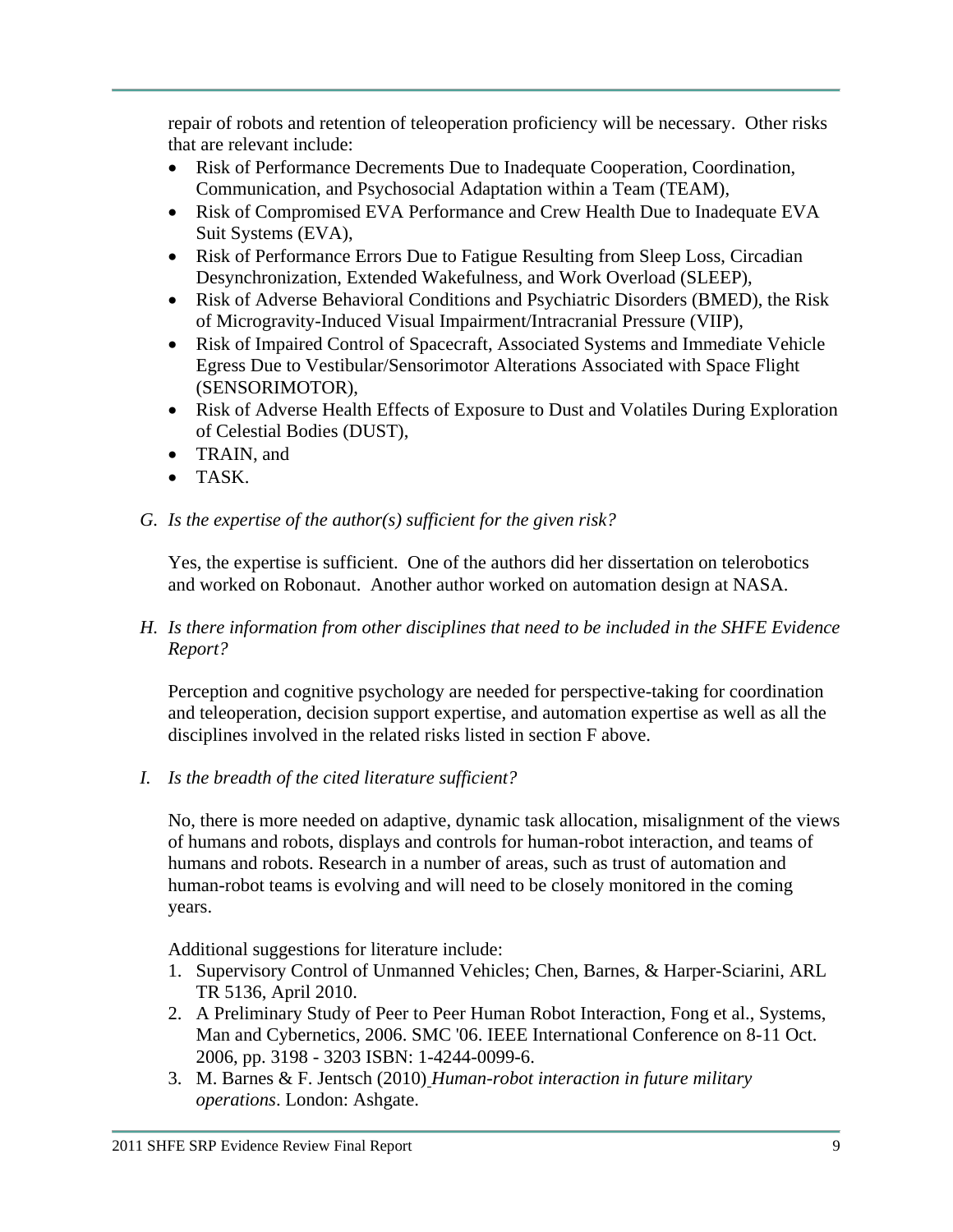- 4. Endsley, M. R., & Jones, D. G. (2011) Unmanned and remotely operated vehicles. In: *Designing for situation awareness: An approach to human-centered design (2nd ed.).* London: Taylor & Francis.
- 5. Kaber, D.B. & Endsley, M.R. The effects of level of automation and adaptive automation on human performance, situation awareness and workload in a dynamic control task. *Theoretical Issues in Ergonomics Science*, Vol 5(2), Mar-Apr 2004, 113- 153.
- 6. Macedo, J. A., Kaber, D. B., Endsley, M. R., Powanusorn, P. A., & Myung, S. (1998). The effect of automated compensation for incongruent axes on teleoperator performance. *Human Factors*, 40(4), pp. 541-553.
- 7. Drury, J.L., Scholtz, J., & Yanco, H.A., Awareness in human-robot interaction. Systems, Man and Cybernetics, 2003, IEEE International Conference on Oct. 5-8, 2003 Vol. 1, 912-918 ISBN 0-7803-7952-7.

Frame-of-reference/misalignment issue in minimally-invasive surgery references include:

- 1. DeLucia, P. R. & Griswold, J. A. (2011). Effects of Camera Arrangement on Perceptual-Motor Performance in Minimally Invasive Surgery. *Journal of Experimental Psychology: Applied*, 17, 210-232.
- 2. Emam, T. A., Hanna, G., & Cuschieri, A. (2002a). Comparison of orthodox versus off-optical axis endoscopic manipulations. *Surgical Endoscopy*, 16, 401–405.
- 3. Holden, J. G., Flach, J. M., & Donchin, Y. (1999). Perceptual-motor coordination in an endoscopic surgery simulation. *Surgical Endoscopy*, 13, 127–132.
- *J. What is the overall quality and readability?*

The overall quality was good for the gaps that are stated, but it needs to be augmented to support the additional knowledge gaps that need to be investigated to support safe and effective space exploration.

*2. Provide comments on any important issues that are not covered in #1.* 

The SRP thinks that the issues below also need to be investigated. These have been suggested as additional tasks in the 2011 SHFE SRP Research Plan Review:

- Differences between stationery vs. locomotor robot control, and context of use issues
- Business or process rules needed for adaptive automation
- Need a policy to keep modes out of interaction design
- Need a common human-robot interaction standard and design patterns

# **V. Review of the Evidence for the Risk of Performance Errors Due to Training Deficiencies (TRAIN)**

- *1. Evaluate the Risk of Performance Errors Due to Training Deficiencies using the following criteria:* 
	- *A. Does the SHFE Evidence Report provide sufficient evidence that the risk is relevant to long-term space missions?*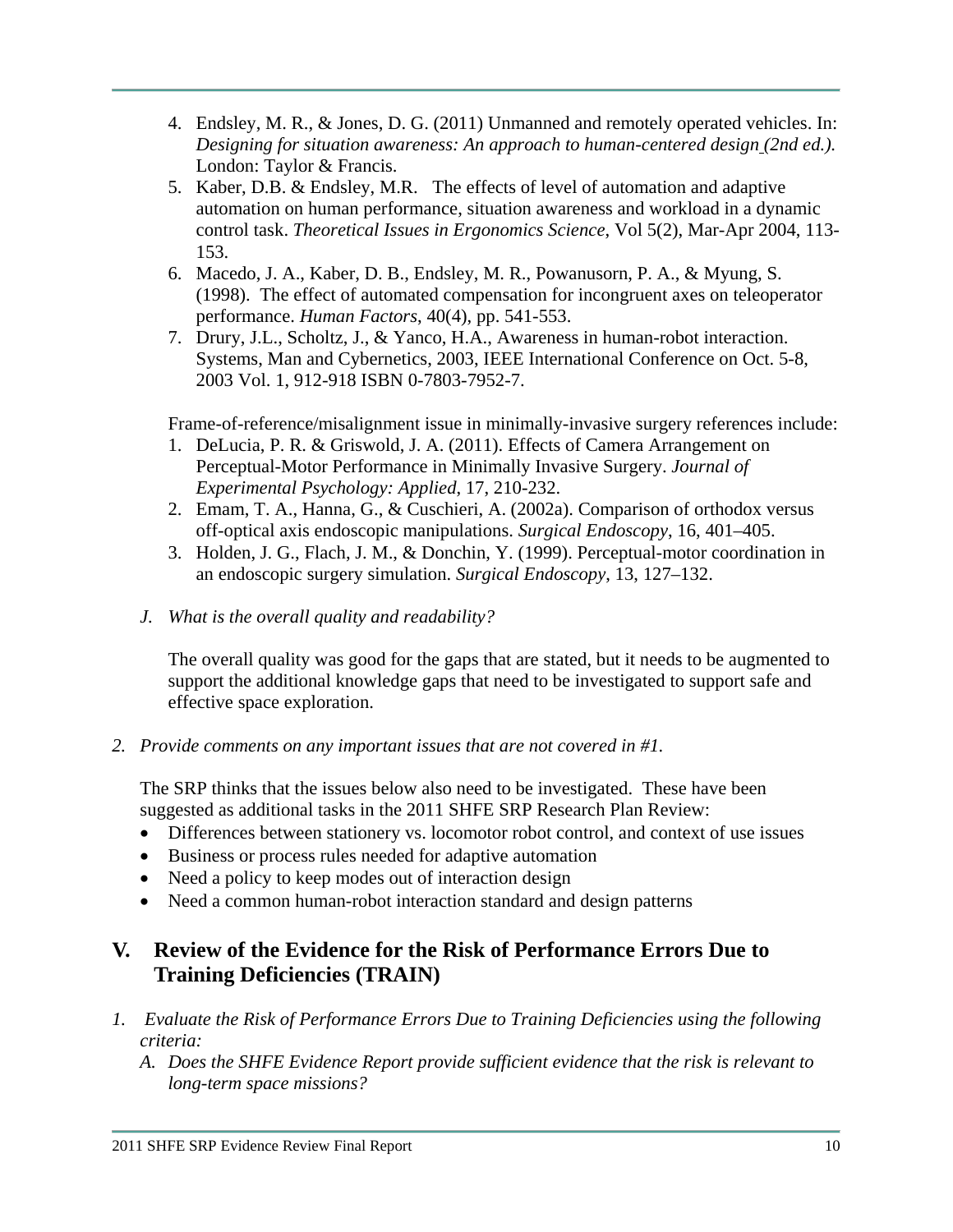The evidence provided supports the risk identified; however, an additional gap should be considered to deal with the potential degradation of skilled learning due to reliance on the automation identified in HARI and HCI.

### *B. Is the risk properly stated in the HRP Program Requirements Document (PRD Rev. E)?*

The risk identified in the PRD Rev. E is properly stated as presented; however, discussion during the review identified a number of additional risk areas that should be considered for inclusion. In particular, current risks deal exclusively with training to do specified tasks and procedures. For long-duration exploration, crews will be expected to: deal with emergent problems not specifically identified beforehand; be responsive to emergent opportunities; and be able to develop appropriate behaviors and procedures as the situation may demand. In order to achieve this, in addition to training for specific tasks, the crew will require more in-depth education in spacecraft systems and overall operation as well as more extensive cross-training among members.

*C. Is the text of the short description of the risk provided in the HRP PRD Rev. E clear?* 

The short descriptions are clear enough, but could benefit from more specificity with regard to the additional training risks suggested above.

*D. Does the evidence make the case for the knowledge gaps presented?* 

The evidence makes a good case for the knowledge gaps identified, but the gaps as stated are too vague to adequately guide project selection.

*E. Are there any additional gaps in knowledge that should be considered for this specific risk?* 

There are clearly training risks associated with highly flexible and adaptive automation and robotics identified in HARI, TEAM, and HCI (e.g., human-automation teaming, trust and confidence). Direct consideration of these will generate a number of more focused gaps that should be addressed. Another potential gap relevant to long-duration missions is the need for more in depth education to augment specific skill training in order to deal with emergent situations in conditions of long communication delays. Additionally, gaps and training strategies for dealing with social, medical, and psychological issues that may emerge in long-duration missions need to be considered. Some examples to consider are: how to deal with the differences between expectations and emergent conditions in space; how to develop skill-based training to replace task rehearsal for enhancing crew flexibility; when to use classroom training vs. computer-based training or other media; methods that would permit crews to develop their own training; strategies to initially teach and later maintain skills in problem solving and decision making on long-term space missions.

*F. Does the SHFE Evidence Report address relevant interactions between this risk and others in the HRP PRD Rev. E /IRP (Integrated Research Plan, Rev. C)?*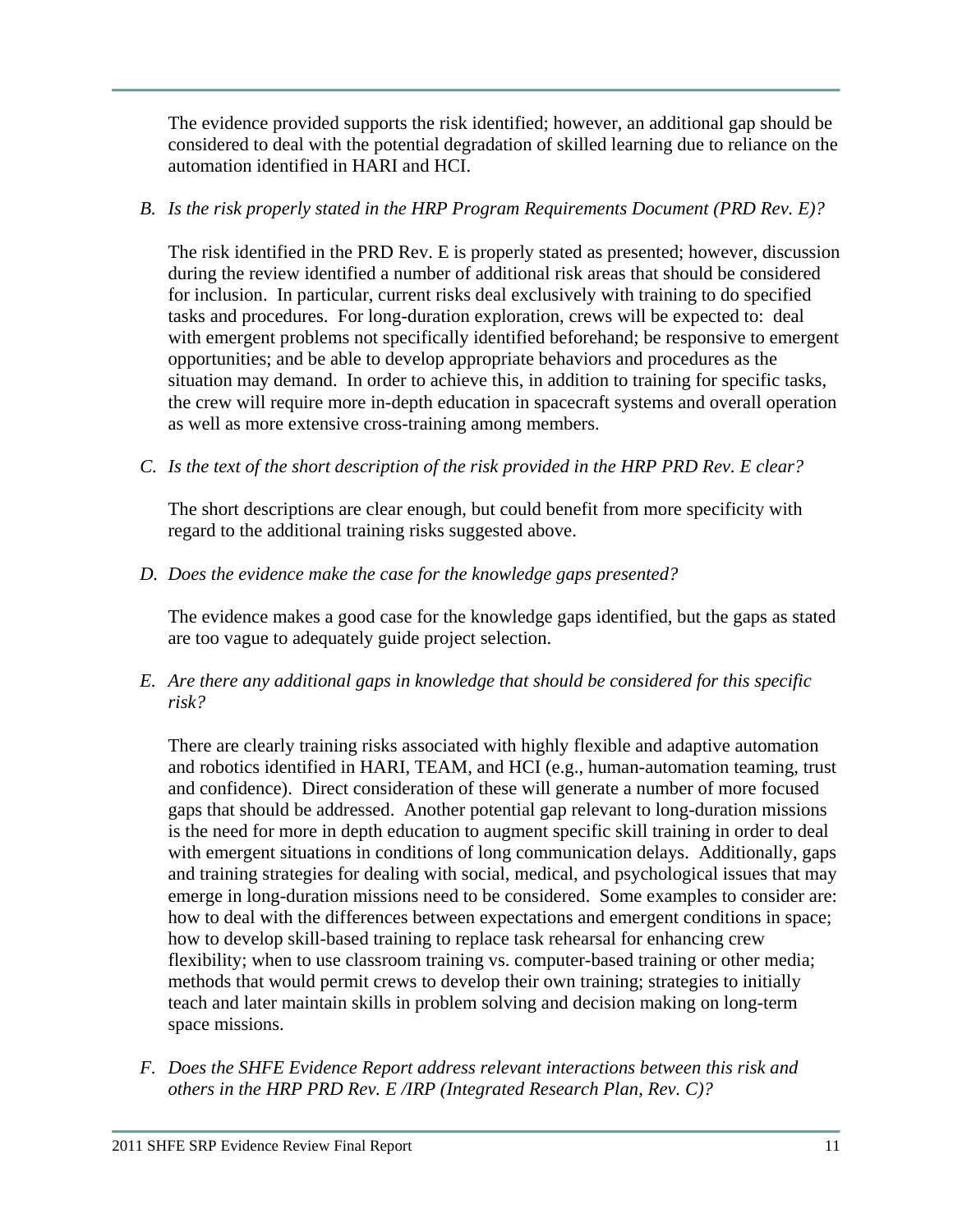A long-existing issue for training programs in general is that training is often considered late in development, with little involvement during system evolution, particularly in the early and middle stages. The TRAIN Evidence Report continues to promulgate this unfortunate strategy, the effect of which is much more likely to produce negative results in long-duration missions with reduced communications. It would be very beneficial to address the need for early and ongoing interaction with TRAIN during HRI, HARI, and TASK development. Similarly, earlier EVA involvement with TRAIN has the potential to provide significantly better understanding of suit capabilities. Not specifically addressed is training for strategies to help overcome physical and mental challenges likely to be associated with long-duration missions. In this regard, interactions with the TEAM, SLEEP, SENSORIMOTOR, BMED, and the Risk of Acute and Late Central Nervous System Effects from Radiation Exposure (CNS) would also be beneficial.

In summary: *training should be considered much earlier and in more areas for the kinds of missions envisioned.* 

*G. Is the expertise of the author(s) sufficient for the given risk?* 

The authors have the needed expertise to deal with the stated risks, but should the additional training issues previously mentioned be incorporated in the program, there may be a need to include additional expertise within the team.

*H. Is there information from other disciplines that need to be included in the SHFE Evidence Report?* 

Assuming that some of the additional risks and gaps are included there will be a need to work with cognitive psychologists and team performance specialists as well as subject matter experts to give advice on cross-training for multiple skills. There may be useful information to be derived by understanding how military Special Forces deal with crosstraining. Although the missions are significantly different in time span and venue, many of the training issues dealing with risk management, responding to emergent situations, cross training, and team behavior are relevant.

*I. Is the breadth of the cited literature sufficient?* 

The literature cited is sufficiently broad for the current thrust of training. However, it would be very beneficial to consider the transfer of training, evaluation, and team performance literature if some of the suggested risks and gaps were to be adopted. Clearly additional literature will need to be included.

*J. What is the overall quality and readability?* 

The overall quality of the writing and readability are good.

*2. Provide comments on any important issues that are not covered in #1.*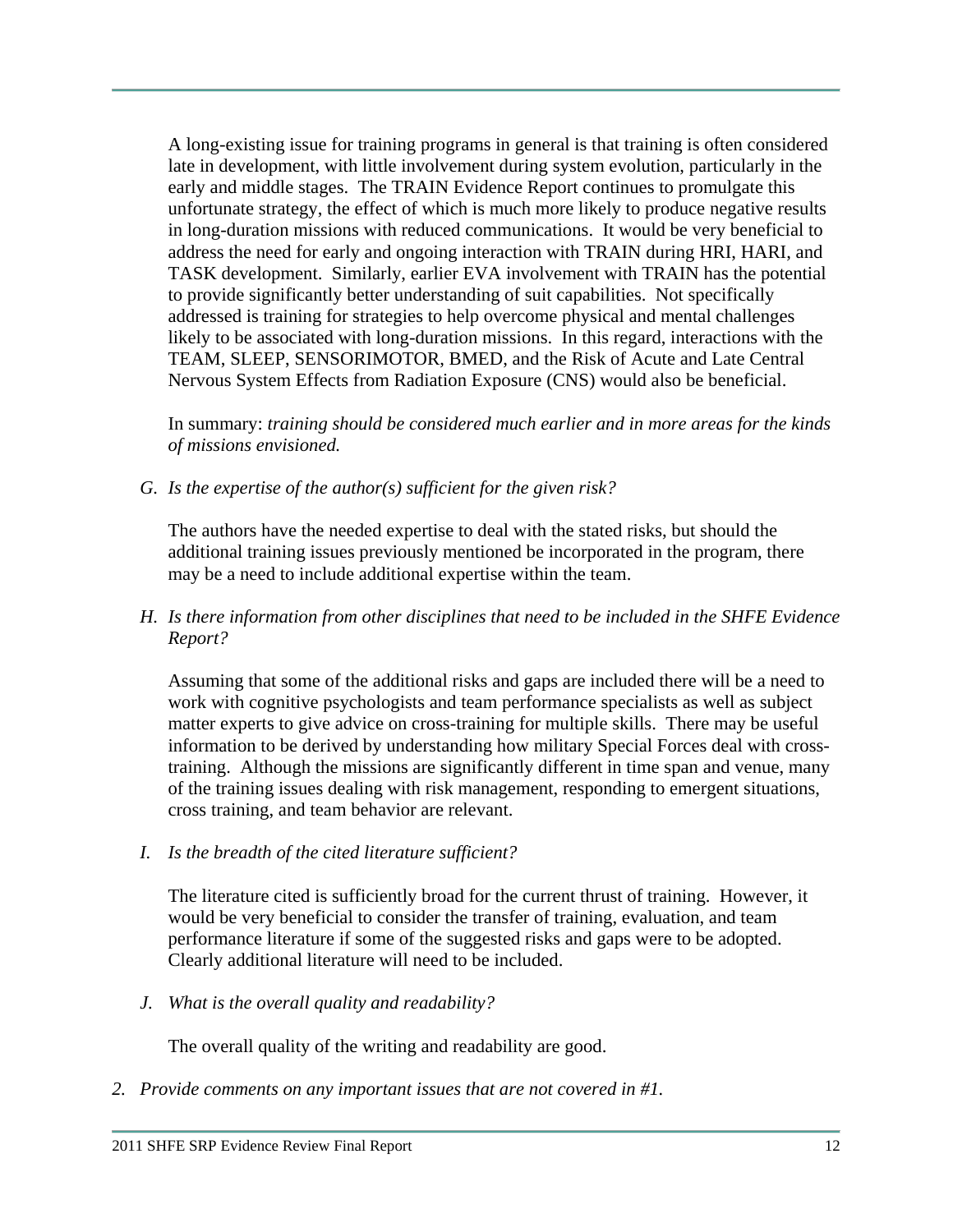The SRP has no additional comments for this risk.

### **VI. Review of the Evidence for the Risk of Poor Critical Task Design (TASK)**

- *1. Evaluate the Risk of Poor Critical Task Design using the following criteria:* 
	- *A. Does the SHFE Evidence Report provide sufficient evidence that the risk is relevant to long-term space missions?*

No, problems are described in each section below.

*B. Is the risk properly stated in the HRP Program Requirements Document (PRD Rev. E)?* 

The risk as stated does not match the risk title or the evidence. The current title makes it impossible to separate this risk from HARI and HCI, which significantly impact the design of tasks, leading to confusion. The SRP recommends renaming it "Risk of inability to perform required work necessary to accomplish mission goals."

*C. Is the text of the short description of the risk provided in the HRP PRD REV. E clear?* 

Yes, the short description of the risk is clear.

*D. Does the evidence make the case for the knowledge gaps presented?* 

No. The evidence has a long section on state-of-the-art in workload measurement and good work done at NASA on procedures. It does not clearly lay out the actual risks being addressed in this risk area. This section should be rewritten and reorganized to clearly state: (a) why current workload models and metrics are insufficient for future space operations (e.g. changes needed to reflect workload capabilities over long-duration missions), (b) what additional work is needed to support future procedures and tools (e.g. changes in current approach needed to reflect increased human autonomy and ability in performing tasks in future operations), and (c) what information needs to be collected and included in human performance models to make them applicable to future missions (e.g. the specific perceptual, cognitive and physiological changes that need to be accounted for).

*E. Are there any additional gaps in knowledge that should be considered for this specific risk?* 

The SRP thinks that there are two additional gaps in knowledge that should be considered for the risk:

- 1. Validation of workload metrics as predictors of ability to accomplish long-term mission tasks.
- 2. Possible tradeoffs between paper and electronic media (what are the criteria for media use in task aids to support task procedures).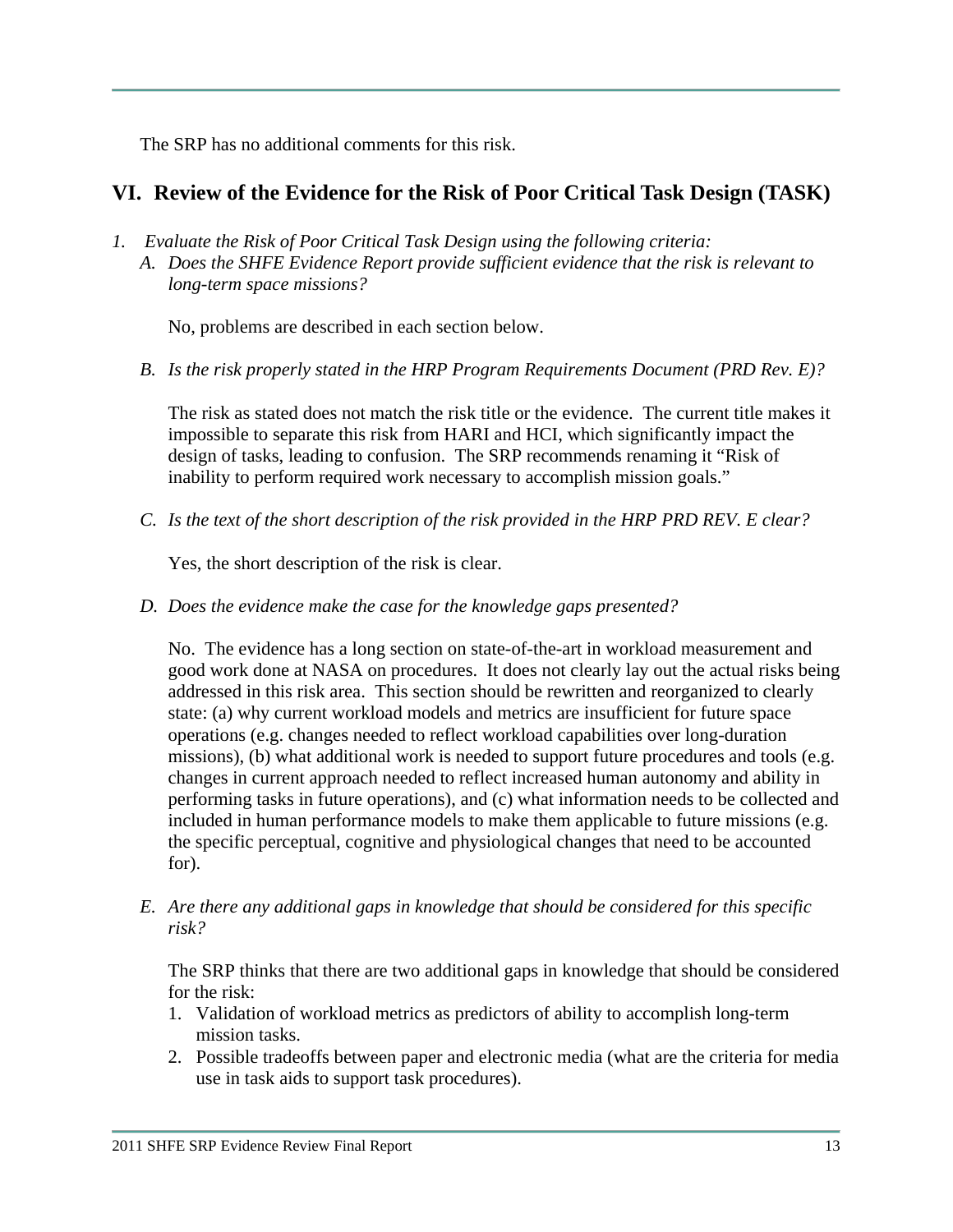*F. Does the SHFE Evidence Report address relevant interactions between this risk and others in the HRP PRD Rev. E /IRP (Integrated Research Plan, Rev. C)?* 

The report needs to specifically discuss linkages to HAB (lighting), TRAIN, HCI, HARI, SLEEP, VIIP and DUST (ability to see task aids), EVA (suits), and BMED (cognitive decrements).

*G. Is the expertise of the author(s) sufficient for the given risk?* 

The authors are strong in the area of procedures, but they may need more help in updating human performance models.

*H. Is there information from other disciplines that need to be included in the SHFE Evidence Report?* 

Yes, all of the related risk areas listed in section F above.

*I. Is the breadth of the cited literature sufficient?* 

No. Specific literature associated with changes due to new long-duration missions needs to be included.

*J. What is the overall quality and readability?* 

Organization and readability was poor in that the evidence did not link well to the stated risks and those risks do not map well to the stated tasks.

- *2. Provide comments on any important issues that are not covered in #1.* 
	- There is a missing gap to address how/whether workload models correlate with actual task performance and productivity. Good validation of the workload models (including how the workloads of individual tasks combine) is the Achilles heel of these models. It will be particularly important to extend the validation to address how the environmental and physiological changes associated with long-duration missions may change assumptions in the models.
	- There is a missing gap to address task design for multiple operators, including mixed human-automation/robotic teams. Current models tend to be concentrated on the workload incurred by a given individual. The optimal means of task-shedding or distributing workload across multiple team members, including robotic team members, needs to be addressed.
	- There is a missing gap to address the effect of longer and more variable time delays on task execution on longer missions. In longer-duration missions, greater time delays will occur in human-human communications and/or automated instructions relayed from Earth. These time delays will have an impact on human task performance and tendency to try to perform tasks or parts of tasks without waiting for delayed communications. These factors need to get worked into human performance models and procedures.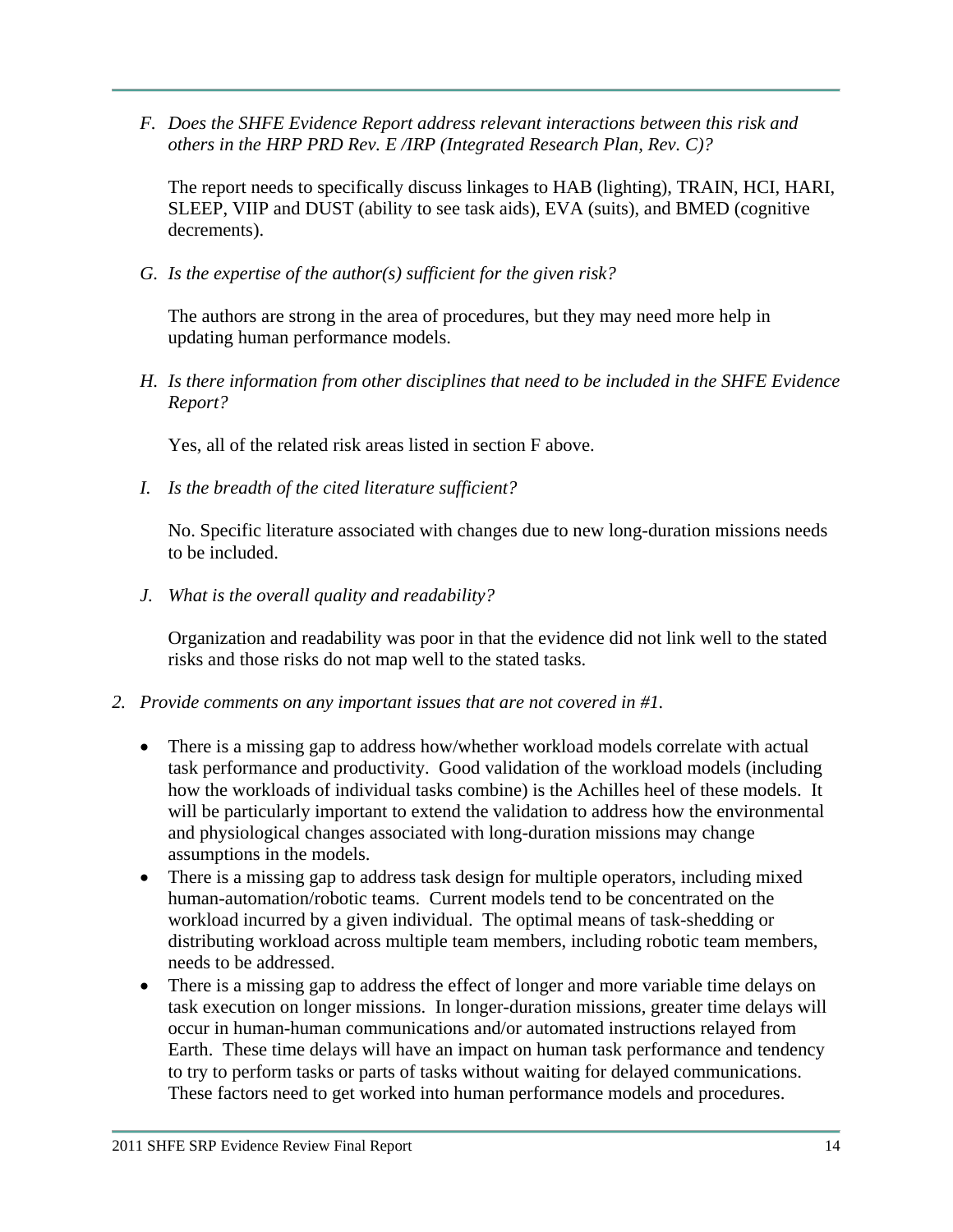• There is a missing gap to address the effect of much greater reliance on automation (vs. human mission control) on task execution. Given that a critical factor for the design of tasks is that of function allocation between the human and the automation, this linkage with HARI is critical. As humans become more reliant on automation, there is also a problem of becoming less capable of performing the tasks manually (skill degradation), as well as out-of-the-loop problems in understanding when it will be important to do the task manually. These factors will affect task performance assumptions regarding task time, error rates and perceived workload.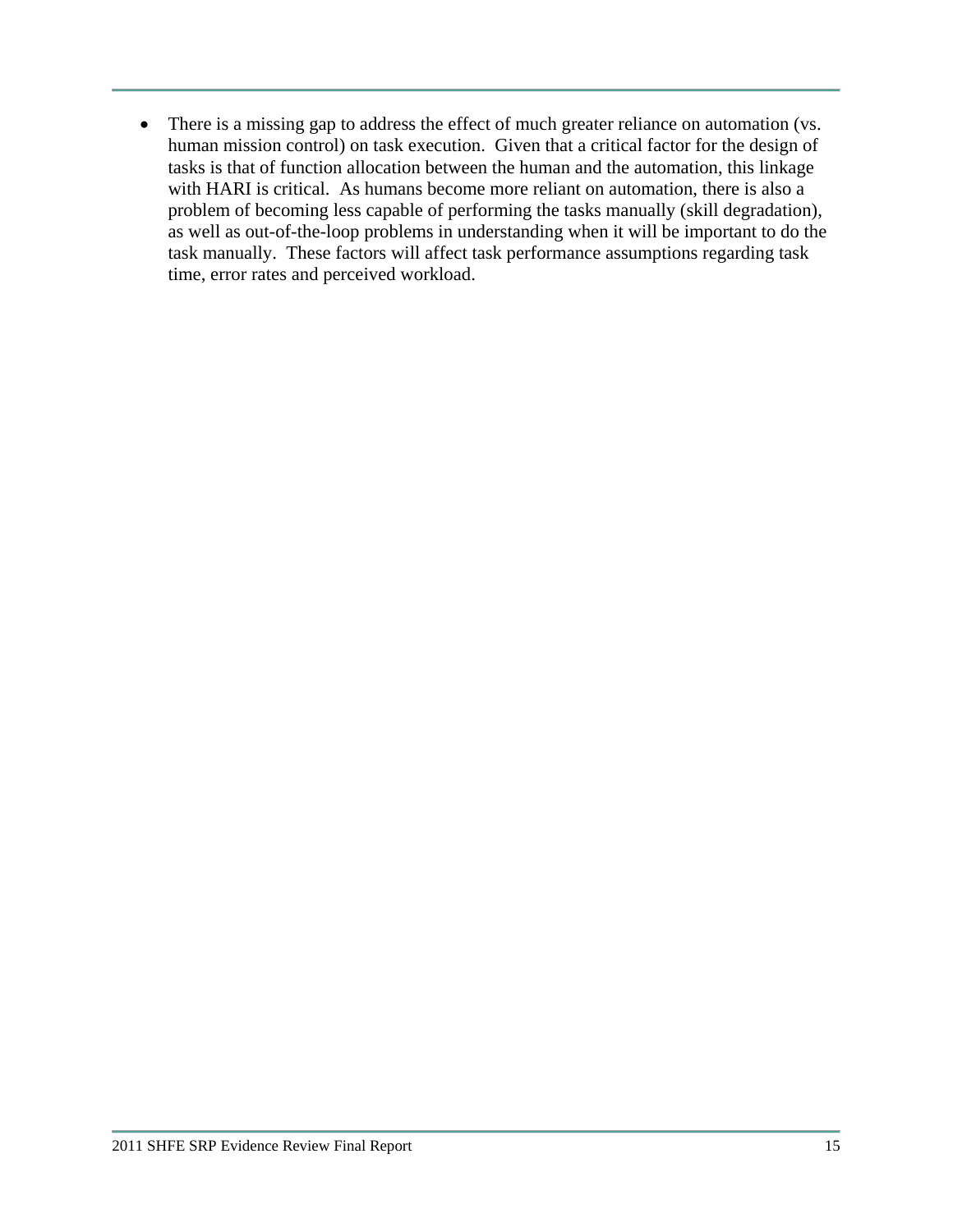|                      | <b>HAB</b>              | HARI                    | HCI                     | TRAIN                   | TASK                    |
|----------------------|-------------------------|-------------------------|-------------------------|-------------------------|-------------------------|
|                      |                         |                         |                         |                         |                         |
| <b>BHP</b> – Bmed    | $\mathbf X$             | $\mathbf X$             | $\mathbf X$             | $\mathbf X$             | $\mathbf X$             |
| <b>BHP</b> – Sleep   | $\overline{\mathbf{X}}$ | $\overline{\mathbf{X}}$ | $\overline{\mathbf{X}}$ | $\overline{\mathbf{X}}$ | $\overline{\mathbf{X}}$ |
| <b>BHP</b> – Team    | $\mathbf X$             | $\mathbf X$             | $\mathbf X$             | $\mathbf X$             |                         |
| <b>HHC-Bone</b>      |                         |                         |                         |                         |                         |
| <b>HHC</b> – Cardio  | $\mathbf X$             |                         |                         |                         |                         |
| HHC - EVA            | $\mathbf X$             | $\mathbf X$             | $\mathbf X$             | $\mathbf X$             | $\mathbf X$             |
| $HHC -$              |                         |                         |                         |                         |                         |
| <b>Immune</b>        |                         |                         |                         |                         |                         |
| <b>HHC - IVD</b>     |                         |                         |                         |                         |                         |
| <b>HHC</b> – Muscle  |                         |                         |                         |                         |                         |
| $HHC -$              | $\mathbf X$             |                         |                         |                         |                         |
| <b>Nutrition</b>     |                         |                         |                         |                         |                         |
| $HHC -$              | $\mathbf X$             |                         |                         |                         |                         |
| Occupant             |                         |                         |                         |                         |                         |
| <b>Protection</b>    |                         |                         |                         |                         |                         |
| <b>HHC</b> - Pharm   |                         |                         |                         |                         |                         |
| $HHC -$              | $\mathbf X$             | $\mathbf X$             | $\mathbf X$             | $\mathbf{X}$            |                         |
| <b>Sensorimotor</b>  |                         |                         |                         |                         |                         |
| <b>HHC-VIIP</b>      | $\mathbf X$             |                         |                         |                         | $\mathbf X$             |
| <b>SHFH-HAB</b>      | N/A                     | $\mathbf X$             | $\mathbf X$             | $\mathbf X$             | $\mathbf X$             |
| <b>SHFH-HARI</b>     | $\mathbf X$             | N/A                     | $\mathbf X$             | $\mathbf X$             | $\mathbf X$             |
| <b>SHFH-HCI</b>      | $\overline{\mathbf{X}}$ | $\mathbf X$             | N/A                     | $\mathbf X$             | $\mathbf X$             |
| <b>SHFH-TRAIN</b>    | $\overline{\mathbf{X}}$ | $\overline{\mathbf{X}}$ | $\mathbf X$             | N/A                     | $\overline{\mathbf{X}}$ |
| <b>SHFH-TASK</b>     | $\mathbf X$             | $\mathbf X$             | $\mathbf X$             | $\mathbf X$             | N/A                     |
| <b>SHFH - Dust</b>   | $\mathbf{X}$            | $\overline{\mathbf{X}}$ |                         |                         | $\mathbf X$             |
| <b>SHFH-Food</b>     |                         |                         |                         |                         |                         |
| SHFH-                |                         |                         |                         |                         |                         |
| <b>Microhost</b>     |                         |                         |                         |                         |                         |
| <b>Space</b>         |                         |                         |                         |                         |                         |
| Radiation-           |                         |                         |                         |                         |                         |
| <b>Acute</b>         |                         |                         |                         |                         |                         |
| <b>Space</b>         |                         |                         |                         |                         |                         |
| Radiation-<br>Cancer |                         |                         |                         |                         |                         |
| <b>Space</b>         |                         |                         |                         | $\mathbf{X}$            |                         |
| Radiation-           |                         |                         |                         |                         |                         |
| <b>CNS</b>           |                         |                         |                         |                         |                         |
| <b>Space</b>         |                         |                         |                         |                         |                         |
| Radiation-           |                         |                         |                         |                         |                         |
| <b>Degenerative</b>  |                         |                         |                         |                         |                         |
| <b>Space</b>         |                         |                         |                         |                         |                         |
| Radiation-           |                         |                         |                         |                         |                         |
| <b>Acute</b>         |                         |                         |                         |                         |                         |

# **TABLE 1: INTERACTIONS BETWEEN SHFE RISKS AND OTHER HRP RISKS**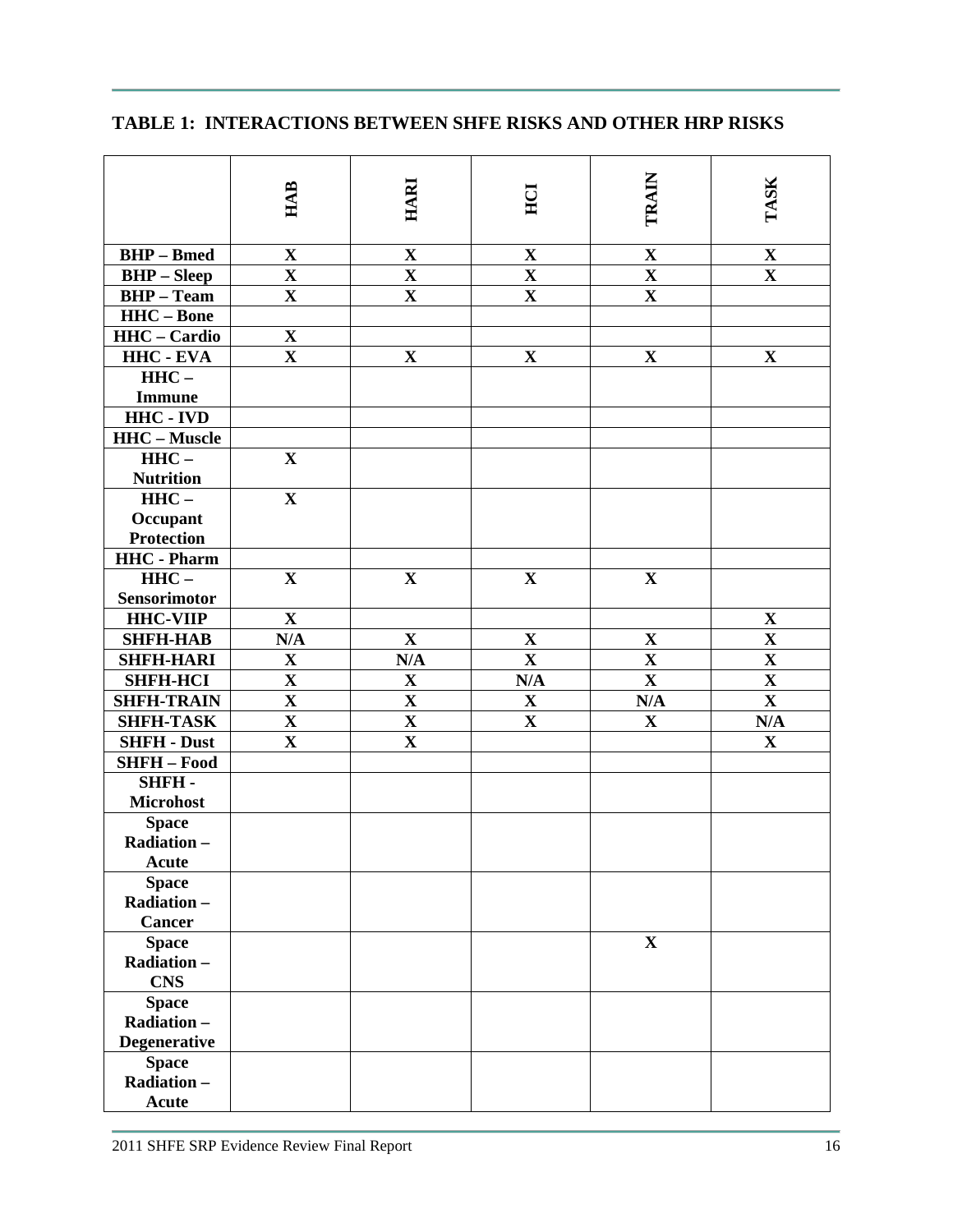## **VII. SHFE SRP Evidence Review Statement of Task**

The 2011 Space Human Factors Engineering (SHFE) Standing Review Panel (SRP) is chartered by the Human Research Program (HRP) Program Scientist at the NASA Johnson Space Center (JSC) to review the evidence base for the five new SHFE risks. The 2011 SHFE SRP will generate a report of their analysis of the SHFE evidence, including any recommendations on how to improve the SHFE Evidence Reports, and submit it to the HRP Program Scientist.

In 2008, the Institute of Medicine reviewed NASA's Human Research Program Evidence in assessing the SHFE risks identified in NASA's Human Research Program Requirements Document (PRD). Since this review there was a major re-evaluation of the SHFE evidence. This SRP is being asked to review the latest version of the five SHFE Evidence Reports.

### **The 2011 SHFE SRP is charged to:**

- 1. Evaluate each of the SHFE Evidence Reports based on the following criteria:
	- A. Does the SHFE Evidence Report provide sufficient evidence that the risk is relevant to long-term space missions?
	- B. Is the risk properly stated in the HRP Program Requirements Document (PRD)?
	- C. Is the text of the short description of the risk provided in the HRP PRD REV. E clear?
	- D. Does the evidence make the case for the knowledge gaps presented?
	- E. Are there any additional gaps in knowledge that should be considered for this specific risk?
	- F. Does the SHFE Evidence Report address relevant interactions between this risk and others in the HRP PRD REV. E /IRP (Integrated Research Plan, Rev. C)?
	- G. Is the expertise of the author(s) sufficient for the given risk?
	- H. Is there information from other disciplines that need to be included in the SHFE Evidence Report?
	- I. Is the breadth of the cited literature sufficient?
	- J. What is the overall quality and readability?
- 2. Provide comments on any important issues that are not covered in #1.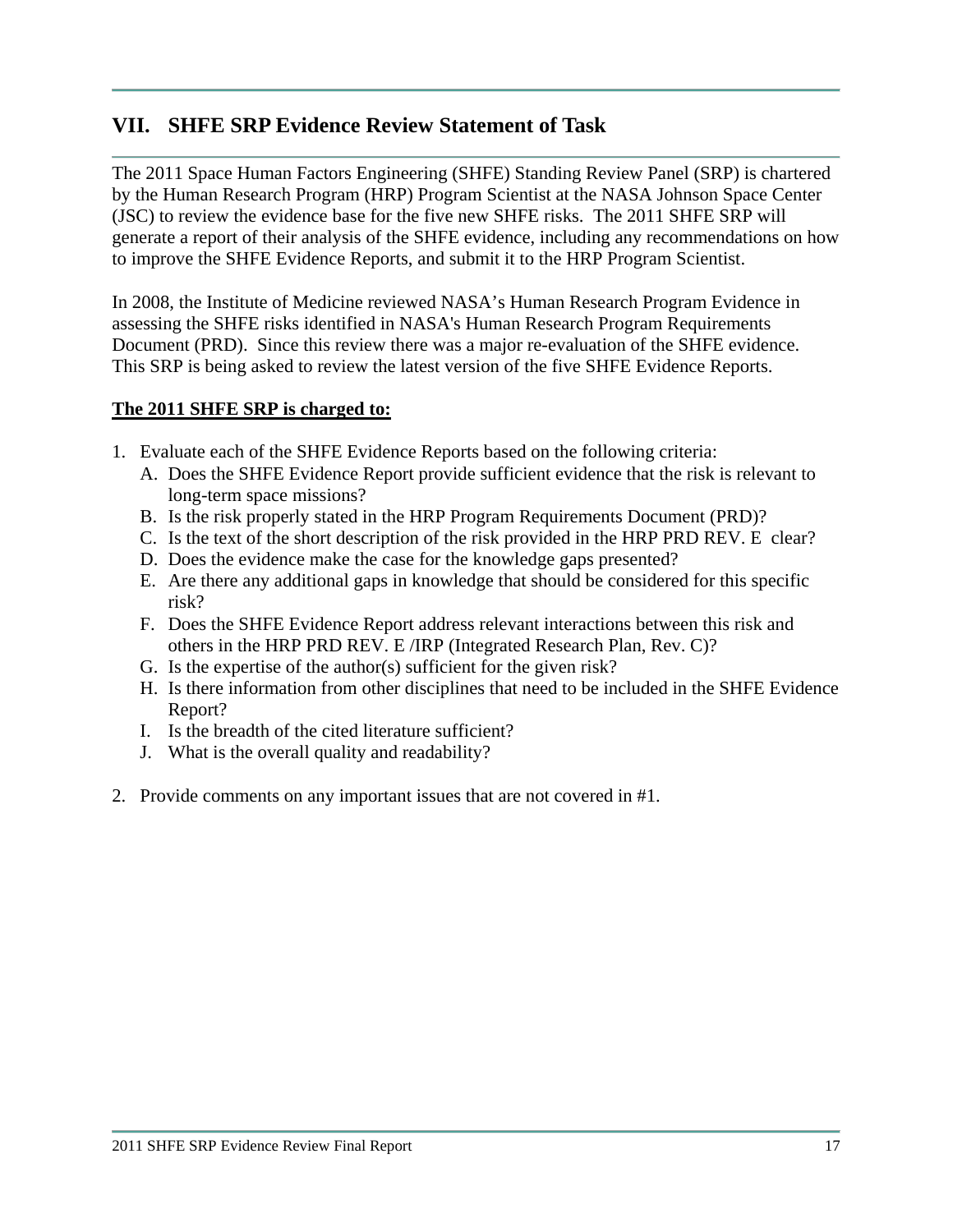### **Additional Information regarding this review:**

- 3. Once the 2011 SHFE SRP members have received the review materials and had the opportunity to look over the documents, the panel members will participate in a teleconference to discuss any issues, concerns, and expectations of the review process to start the review.
	- A. Discuss the Statement of Task and answer questions about the process.
	- B. Identify any issues/concerns the 2011 SHFE SRP would like to have addressed.
- 4. Attend a meeting at NASA JSC in October 2011 to discuss Evidence Reports with the SHFE Project. At this meeting, prepare a draft report, including any recommendations. Debrief the HRP Program Scientist on what will be included in final report and should address #1 and #2 above.
- 5. Finalize the panel report (within one month of the debrief) that contains a detailed evaluation of the risks organized by Items #1 and #2 above. The report will be sent to the HRP Program Scientist. A copy of the report will be provided to the Space Human Factors and Habitability Element at JSC that sponsors the SHFE discipline. Once the report is finalized it will be made available to the public.